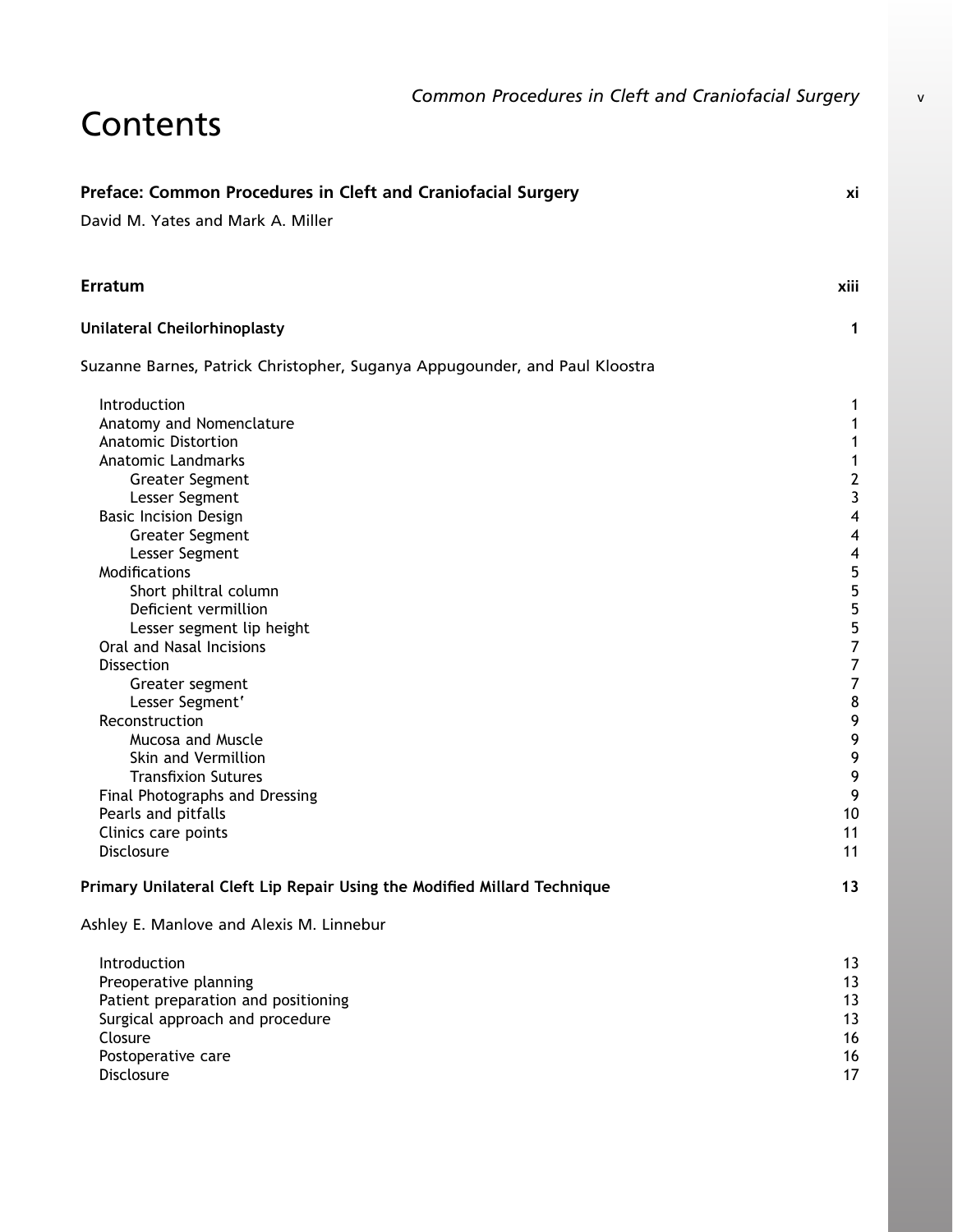| Primary Bilateral Cleft Lip Repair Using the Modified Millard Technique                         | 19 |
|-------------------------------------------------------------------------------------------------|----|
| Ashley E. Manlove and Alexis M. Linnebur                                                        |    |
| Introduction                                                                                    | 19 |
| Surgical technique                                                                              | 19 |
| Preoperative planning                                                                           | 19 |
| Patient preparation and positioning                                                             | 19 |
| Surgical approach and procedure                                                                 | 20 |
| Closure                                                                                         | 21 |
| Postoperative care                                                                              | 23 |
| Potential complications                                                                         | 23 |
| Rehabilitation and recovery                                                                     | 24 |
| Clinical results                                                                                | 25 |
| Summary                                                                                         | 25 |
| Disclosure                                                                                      | 25 |
| <b>Primary Palatoplasty</b>                                                                     | 27 |
| Gerardo P. Romeo and Sharon Aronovich                                                           |    |
| Modern-day "straight-line" repair                                                               | 27 |
| Technique                                                                                       | 27 |
| Double-opposing Z-plasty (colloquially "Furlow" technique)                                      | 33 |
| Technique                                                                                       | 33 |
| Clinics care points                                                                             | 36 |
| <b>Disclosure</b>                                                                               | 36 |
| Bone Graft and Reconstruction of the Cleft Maxilla: Alveolar Bone Graft and Midface Distraction | 37 |
| Aaron Wallender and Joshua Stone                                                                |    |
| Introduction                                                                                    | 37 |
| Bone morphogenetic protein                                                                      | 37 |
| Preoperative planning                                                                           | 38 |
| Prep and patient positioning                                                                    | 39 |
| Surgical procedure                                                                              | 39 |
| Anterior iliac crest bone graft                                                                 | 39 |
| Alveolar cleft bone grafting                                                                    | 40 |
| Segmental maxillary distraction osteogenesis                                                    | 40 |
| Potential complications                                                                         | 44 |
| Cleft site complications                                                                        | 44 |
| Autogenous bone grafting complications                                                          | 44 |
| Complications of rh-BMP-2 use                                                                   | 44 |
| Segmental distraction complications                                                             | 44 |
| Immediate postoperative care                                                                    | 44 |
| Pearls and pitfalls                                                                             | 44 |
| Summary                                                                                         | 44 |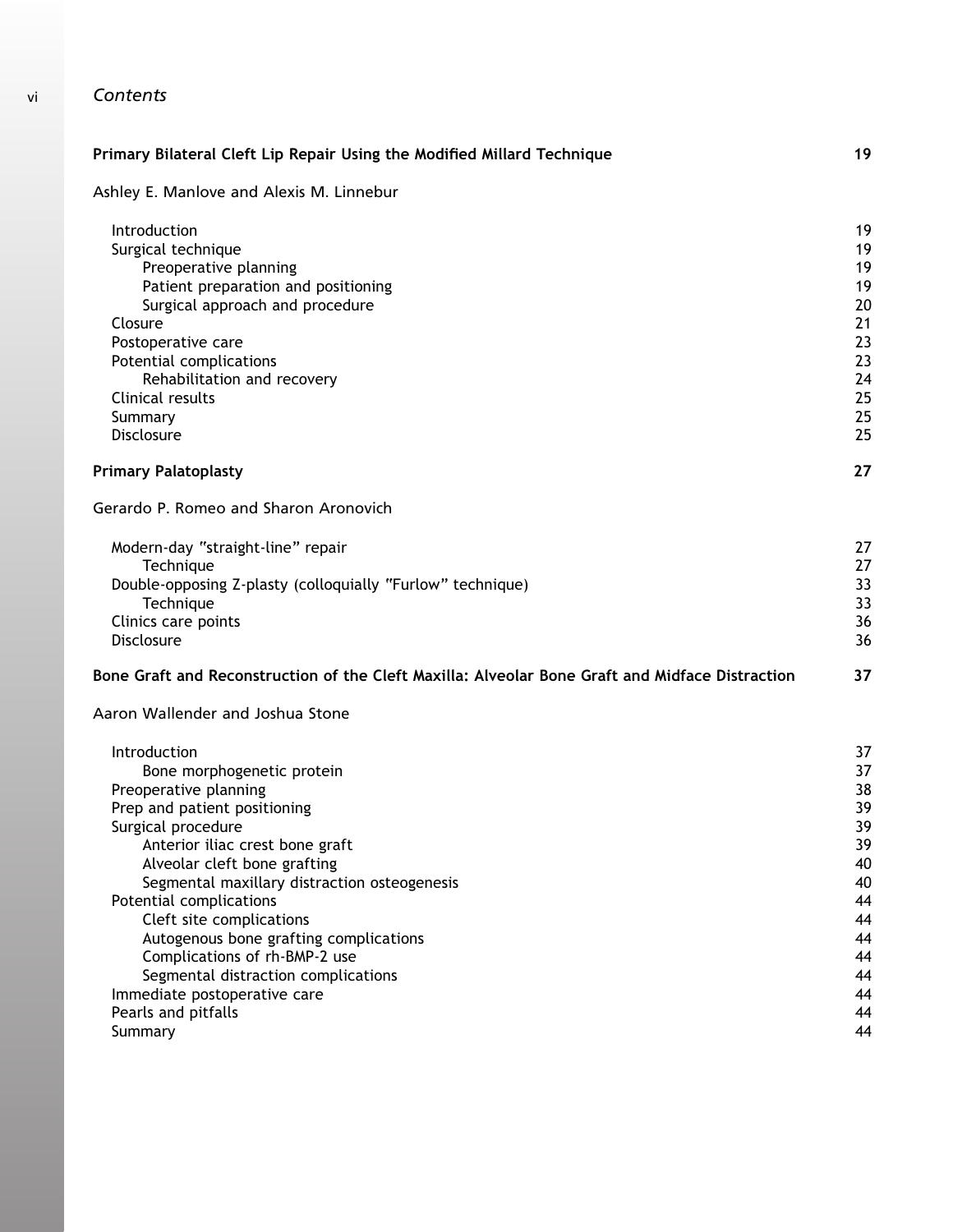| The Cleft Nasal Deformity                                                           | 45       |
|-------------------------------------------------------------------------------------|----------|
| Weston Santee, David M. Yates, and Angelo Cuzalina                                  |          |
| Introduction                                                                        | 45       |
| Content                                                                             | 45       |
| Normal nose anatomy                                                                 | 45       |
| Cleft nose deformity                                                                | 45       |
| Technique                                                                           | 46       |
| Closure<br>Dressing                                                                 | 56<br>56 |
| Postoperative care and complications                                                | 56       |
| Summary                                                                             | 56       |
| Clinics care points                                                                 | 56       |
| <b>Neonatal Mandibular Distraction</b>                                              | 57       |
| Michael A. Perrino                                                                  |          |
| Introduction                                                                        | 57       |
| Principles in distraction osteogenesis                                              | 57       |
| Patient evaluation                                                                  | 58       |
| Technique for mandible osteotomies and internal distractor device placement         | 59       |
| Device removal                                                                      | 61       |
| Considerations and common complications                                             | 61<br>62 |
| Summary<br>Clinics care points                                                      | 62       |
| <b>Endoscopic Approaches to Craniosynostosis</b>                                    | 63       |
| David F. Jimenez and Hwi Sean Moon                                                  |          |
| Introduction: nature of the problem                                                 | 63       |
| Surgical technique                                                                  | 63       |
| Preoperative planning                                                               | 63       |
| Preparation and patient positioning                                                 | 64       |
| Surgical approach                                                                   | 64       |
| Surgical procedure                                                                  | 66       |
| Potential complications                                                             | 69       |
| Pearls and pitfalls                                                                 | 70       |
| Immediate postoperative care<br>Rehabilitation and recovery                         | 73<br>73 |
| Summary                                                                             | 73       |
| Acknowledgment                                                                      | 73       |
| Disclosure                                                                          | 73       |
| Fronto-orbital Advancement and Anterior Cranial Vault Reconstruction                | 75       |
| Carlos R. Hernandez, Mark Miller, and Ramon L. Ruiz                                 |          |
| Surgical technique: fronto-orbital advancement and anterior cranial vault reshaping | 76       |
| Step 1: patient preparation                                                         | 76       |
| Step 2: tarsorrhaphy                                                                | 76       |
| Step 3: incision design                                                             | 77       |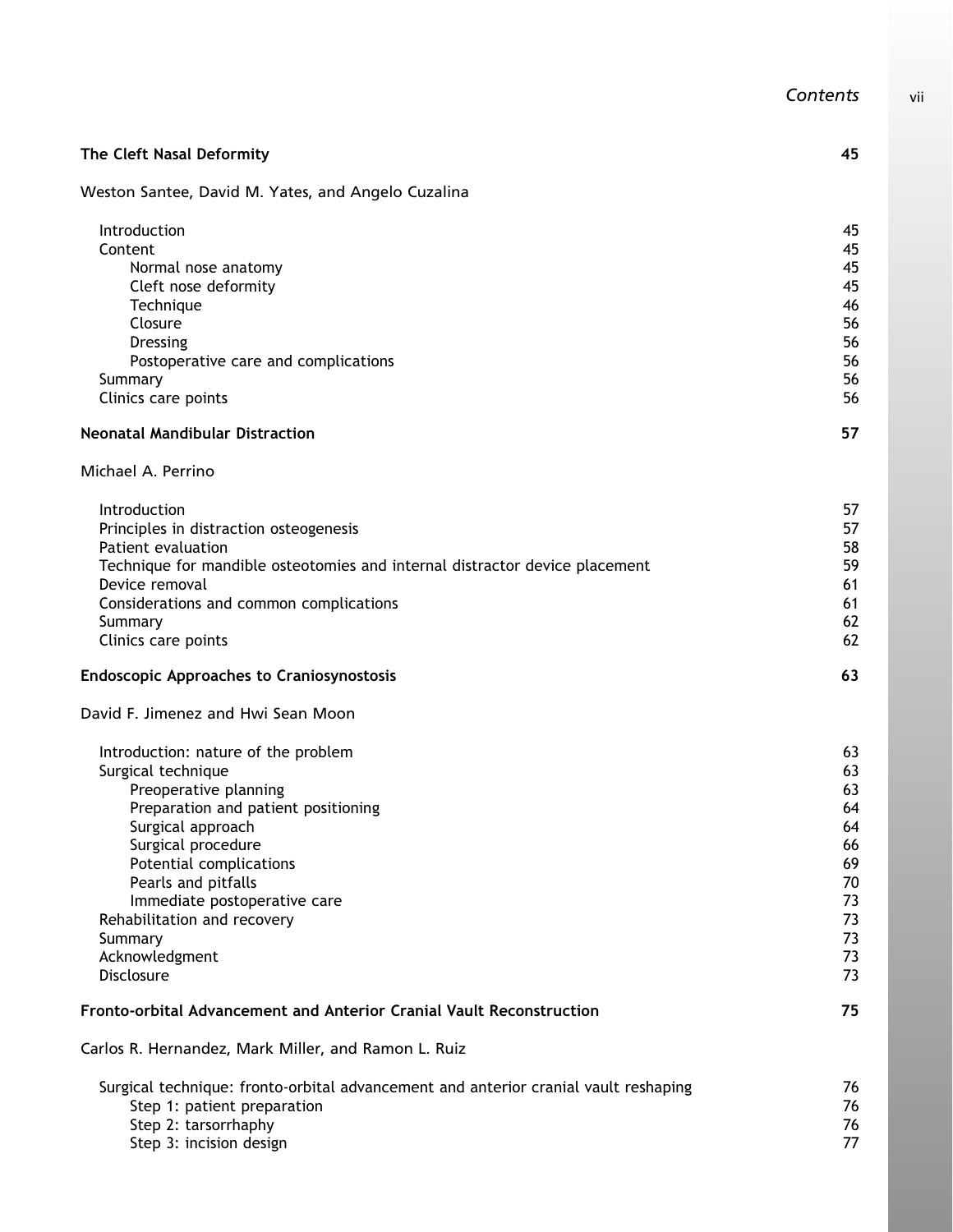| Step 4: osteotomy marking                                                                     | 79  |
|-----------------------------------------------------------------------------------------------|-----|
| Step 5: craniotomy                                                                            | 79  |
| Step 6: fronto-orbital osteotomy                                                              | 79  |
| Step 7: orbital reshaping                                                                     | 79  |
| Step 8: bandeau placement                                                                     | 80  |
| Step 9: frontal bone reshaping                                                                | 80  |
| Step 10: closure                                                                              | 82  |
| Avoidance and management of intraoperative complications                                      | 82  |
| Postoperative considerations                                                                  | 83  |
| Summary                                                                                       | 83  |
| Clinics care points                                                                           | 83  |
| Craniofacial Syndromes: The Le Fort III Osteotomy for Correction of Severe Midface Hypoplasia | 85  |
| Daniel Schlieder and Michael R. Markiewicz                                                    |     |
| Introduction: nature of the problem                                                           | 85  |
| Surgical technique                                                                            | 86  |
| Preoperative Planning                                                                         | 86  |
| Patient Preparation and Patient Positioning                                                   | 87  |
| Surgical Approach-External Distraction Approach                                               | 87  |
| Surgical Procedure                                                                            | 88  |
| <b>Potential Complications</b>                                                                | 89  |
| Immediate Postoperative Care                                                                  | 91  |
| Rehabilitation and Recovery                                                                   | 91  |
| Surgical technique-internal distraction approach                                              | 91  |
| Preoperative Planning                                                                         | 91  |
| Patient Preparation and Patient Positioning                                                   | 93  |
| Surgical Approach-Internal Distraction Approach                                               | 93  |
| <b>Potential Complications</b>                                                                | 95  |
| Immediate Postoperative Care                                                                  | 98  |
| Rehabilitation and Recovery                                                                   | 98  |
| Clinical results in the literature                                                            | 98  |
| Summary                                                                                       | 98  |
| <b>Orbital Hypertelorism</b>                                                                  | 101 |
| Stavan Y. Patel and Ghali E. Ghali                                                            |     |
| Introduction: nature of the problem                                                           | 101 |
| What is orbital hypertelorism?                                                                | 101 |
| Causes of hypertelorism?                                                                      | 101 |
| Goals and timing of treatment?                                                                | 101 |
| Who should evaluate the patient?                                                              | 101 |
| When to perform surgery?                                                                      | 101 |
| What type of surgery should be performed?                                                     | 102 |
| Surgical technique                                                                            | 102 |
| Preoperative planning                                                                         | 102 |
| Preparing and positioning                                                                     | 102 |
| Surgical approach                                                                             | 103 |
| Potential complications                                                                       | 106 |
| Intraoperative complications                                                                  | 106 |
| Immediate postoperative complications                                                         | 107 |
| Delayed postoperative complications                                                           | 107 |